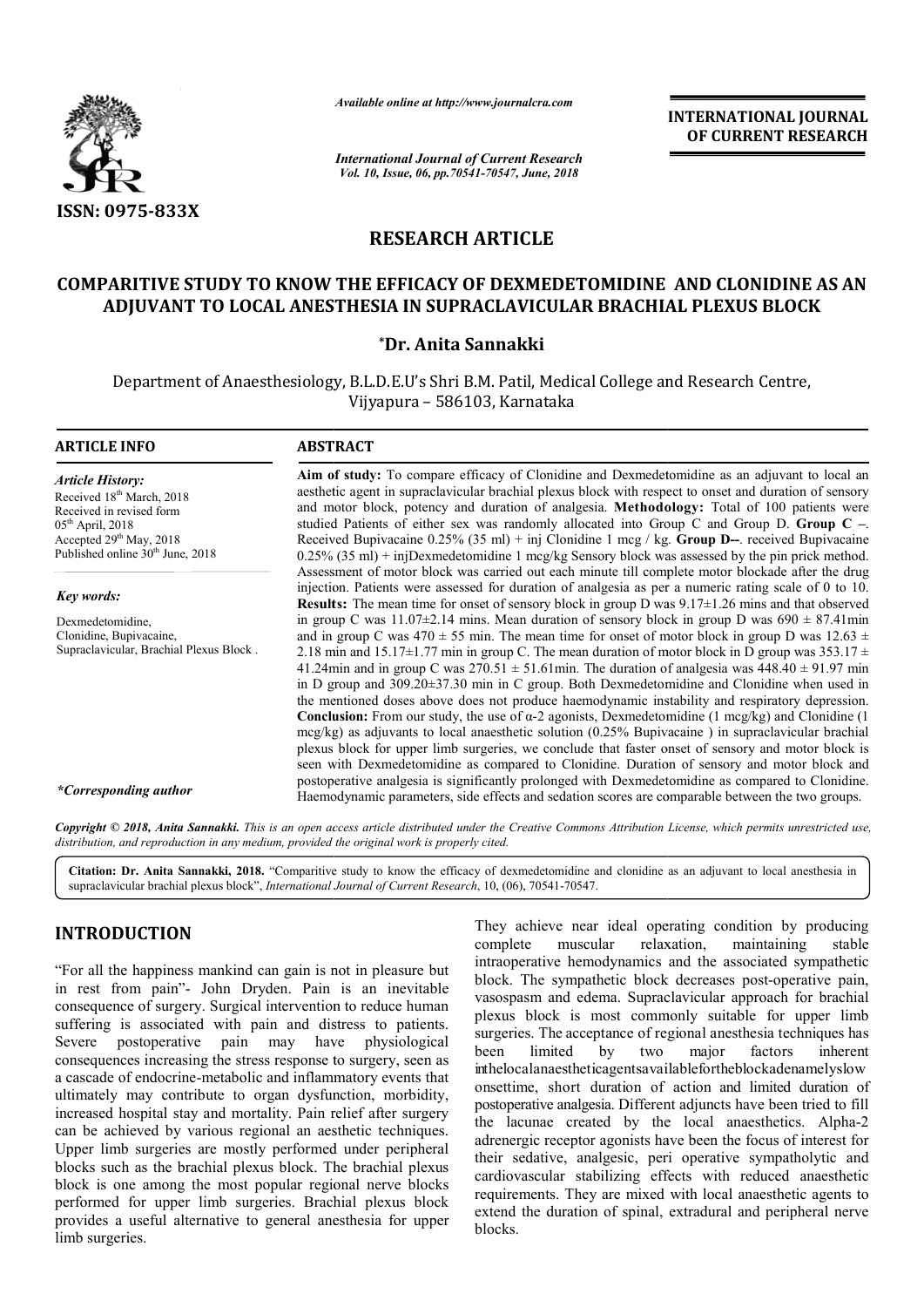The concurrent injection of alpha 2 adrenergic agonist drugs has been suggested to improve the nerve block characteristic of local anesthetic solutions. The search for the ideal additive continues, and led us to try the  $\alpha$ 2 adrenergic agent, Dexmedetomidine and Clonidine. Our study is designed to compare Clonidine and Dexmedetomidine, used as an adjunct to Bupivacaine in supraclavicular brachial plexus block for upper limb surgeries, in terms of efficacy in onset, duration, potency of sensory, motor block, sedation score and analgesia.

# **MATERIALANDMETHODS**

This study was carried out in the Department of Anaesthesiology, B.LD.E.U's Shri B.M. Patil Medical College, Hospital and Research Centre, VIJAYAPUR. Study was conducted from December 2015 to August 2017.

Total of 100 patients were studied Patients of either sex was randomly allocated into Group C and Group D.

**Group C:** Received Bupivacaine 0.25% (35 ml) + inj Clonidine 1 mcg / kg.

**Group D:** Received Bupivacaine 0.25% (35 ml) + inj Dexmedetomidine 1 mcg/kg

#### **Inclusion Criteria**

#### **Patients with**

- ASA I and II physical status.
- Patient with age group of 18 to 60yrs

Patient's undergoing elective upper limb surgeries

#### **Exclusion criteria**

- ASA III and ASA IV
- Patient with known Hypersensitive to study drugs
- Patient's refusal
- Patient's with heart block
- Local cutaneous infections at the site of injection
- Patients with coagulopathy or on anticoagulants
- Patients with central and peripheral neuropathy
- Pregnant and lactating patients
- Patients with heart blocks

#### **For the procedure**

A portable tray covered with sterile towels containing

- Sterile syringes one 20ml and one 10ml.
- Hypodermic needles of 5 cm length, 22 G.
- Bowl containing povidone iodine and spirit.
- Sponge holding forceps.
- Towels and towel clips.
- Sterile gauze pieces.

#### **For emergency resuscitation:**

 The anesthesia machine, emergency oxygen source (E type cylinders), pipeline O2 supply, working laryngoscopes, appropriate size endotracheal tubes and connectors.

- Working suction apparatus with suction catheter.
- Oropharyngeal airways.
- Intravenous fluids.
- Drugs: Thiopentone, Succinylcholine, Hydrocortisone, Atropine, Adrenaline, Aminophylline, Mephenteramine, Calcium gluconate and Sodium bicarbonate.

**Monitors:** Pulse oximeter, ECG & NIBP monitor

## **MATERIALS AND METHODS**

- On the arrival in the operation room, baseline heart rate, blood pressure and oxygen saturation were recorded. An IV line was be secured with 18 G cannula in the unaffected limb and Ringer's lactate was started.
- All the patients received supraclavicular brachial plexus block using Sonosite M Turbo ultrasound machine.
- Following negative aspiration, 35mL of a solution containing local anaesthetic combined with Clonidine or Dexmdetomidine as mentioned were injected. A 3min massage was performed to facilitate an even drug distribution.
- Sensory block was assessed by the pin prick method.

Assessment of sensory block was done at each minute after completion of drug injection in the dermatomal areas corresponding to median nerve, radial nerve, ulnar nerve and musculo-cutaneous nerve till complete sensory blockade. Sensory onset was considered when there was dull sensation to pin prick along the distribution of any of the above mentioned nerves. Complete sensory block was considered when there was complete loss of sensation to pin prick.

Sensory block was graded as –

## **Grade 0- sharp pin felt**

**Grade 1-** analgesia, dull sensation felt **Grade 2-** anaesthesia, no sensation felt

- Assessment of motor block was carried out each minute till complete motor blockade after the drug injection. Onset of motor blockade was considered when there was Grade 1 motor blockade. Peak motor block was considered when there was Grade 2 motor blockade.
- Motor block was determined according to modified Bromage scale for upper extremities on 3 point scale.

**Grade 0-** Normal motor function with full flexion extension of elbow wrist fingers.

**Grade 1-** Decrease motor strength with ability to move the fingers only.

**Grade 2-** Complete motor block with inability to move the fingers.

This block was incomplete when any of the segments supplied by median, radial, ulnar and musculo cutaneous nerve did not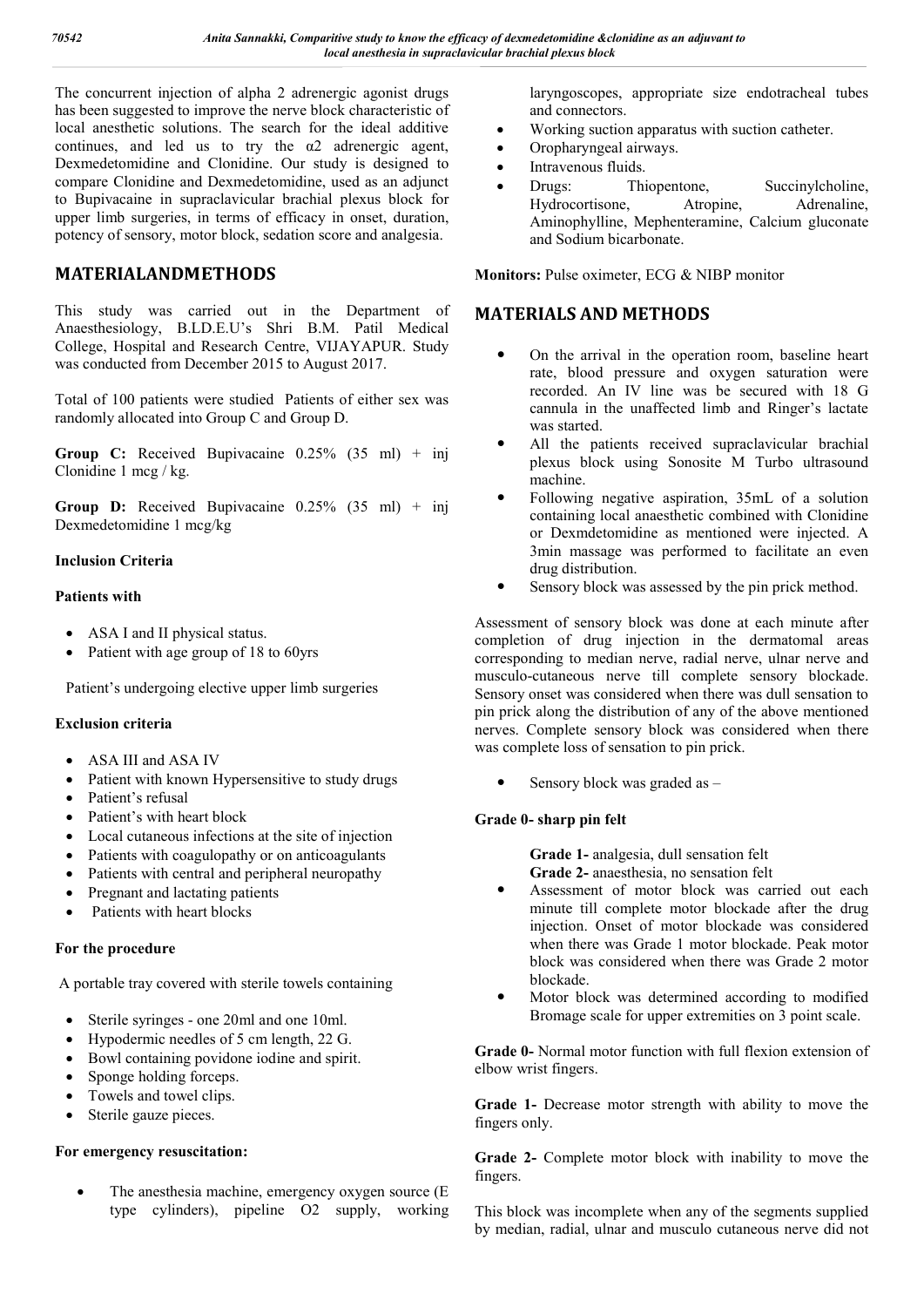have analgesia even after 30 minutes of drug injection,. These patients were supplemented with IV Fentanyl (1-2μg/kg) and Midazolam (0.02 mg/kg). When more than one nerve remained unaffected it was considered a failed block in this case general anaesthesia was given. Patients were monitored for hemodynamic variables heart rate, blood pressure and oxygen saturation every 30min after the block intra operatively and every 60 mins post operatively. The sedation on patient was assessed by Ramsay sedation score. At the end of the procedure, quality of blockade was assessed according to numerical score.

#### **Quality of blockade**

**Grade 4-**Excellent, no complaints from patient

**Grade 3-**Good, minor complaints with no need for analgesics.

**Grade 2-**Moderate complaint that require supplemental analgesia

**Grade 1-**Unsuccessful, patient given general anaesthesia.

Patients were assessed for duration of analgesia as per a numeric rating scale of 0 to 10.The numeric rating scale was recorded post operatively every 60 min till the score of 5.The rescue analgesia was given in the form of inj. Diclofenac sodium(1.5mg/kg) intramuscularly at the Numeric Rating Scale of 5 and the time of administration was noted. All patients were observed for any side effects like nausea, vomiting, dryness of mouth and complications like pneumothorax, haemotoma, local anaesthetic toxicity and post block neuropathy in the intra and postoperative periods. The duration of sensory block is defined as the time interval between the end of local anaesthetic administration and the complete resolution of anaesthesia on all nerves. The duration of motor block is defined as the time interval between the end of local of anaesthetic administration and the recovery of complete motor function of the hand and the forearm.

#### **RESULTS**

**Interpretation:** As shown in above tables and graphs demographic criteria like age, sex, weight are comparable in both groups. And there was no statistically significant difference between two groups (P>0.05).



**Figure no.1. Mean Age and Weight of cases between study groups**

|  |  |  | Table. 1 Table: Distribution of sex between study groups |  |  |  |  |  |  |
|--|--|--|----------------------------------------------------------|--|--|--|--|--|--|
|--|--|--|----------------------------------------------------------|--|--|--|--|--|--|

| Sex    |    | Dexmedetomidine | Clonidine |               | Total | p value |
|--------|----|-----------------|-----------|---------------|-------|---------|
|        |    | $\%$            |           | $\frac{0}{0}$ |       |         |
| Male   | 40 | 58.8            | 33        | 48.5          | 68    |         |
| Female | 10 | 31.3            |           | 53.1          | 27    | 0.115   |
| Total  | 50 | 50.0            | 50        | 50.0          | 100   |         |



**Figure 2. Distribution of sex between study groups**

Interpretation: As shown above the graph onset of sensory block in group C in min  $10.88 \pm 1.98$  and group D onset time is  $8.66 \pm 1.24$  min. This difference was statistically significant. (P<0.05 is significant). As shown above the graph onset of Motor block in minutes in group C is  $14.94 \pm 1.97$  min and group D onset time is  $11.88 \pm 2.77$  min. This difference was statistically significant P<0.05 is significant. The duration of sensory block in minutes in group C is  $440.68 \pm 78.79$  min and group D is  $692.20 \pm 93.07$  min. This difference was statistically significant. P<0.05 is significant. Duration of Motor Block in minuts in group C is  $258.46 \pm 45.65$  min and duration of Motor Block in group D is  $351.50 \pm 42.41$  min. This difference was statistically significant. P<0.05 is significant. Duration of analgesia in minutes in group C  $309.20 \pm 37.30$  min and duration of analgesia in group D is  $448.40 \pm 91.97$  min. This difference was statistically significant. P<0.05 is significant. Out of 100 patients group C showed 31% excellent block and group D showed 61.8% excellent block and In group C showed 75% Good block and group C showed 25% good block so there is significant  $P < 0.05$  so Group D showed most of them excellent block compared to group C. The base line pulse rate in group C 76.44 + 6.31 and group D 77.18 +7.20. There was fall in Pulse rate compare to base line from 0 minute to 60 minutes which was continue up to 2 hours in group D and Lowest pulse rate was  $71.36 \pm 8.21$  and in group C the lowest pulse rate was 70.70.±6.23 However this fall in pulse rate was within physiological range. Non of the patients developed bradycardia (pulse rate below 50). There was no ±statistical significant difference in pulse rate between two groups intra operatively and post operatively. There was statistically significant decrease in mean systolic blood pressure as compare to baseline from 15 minutes to 2 hours after giving the block in group C. lowest systolic blood pressure was 117.10±9.60 at 15 minutes. group Dlowest blood pressure119.16±12.19 However this fall in systolic blood pressure was with in physiological range. The base line systolic blood pressure in group D was  $125.12 \pm 10.18$  and group C 122.92  $+$  9.05. There was no statistical significant difference in mean systolic blood pressure between the two groups. However this fall in systolic blood pressure was with in physiological range.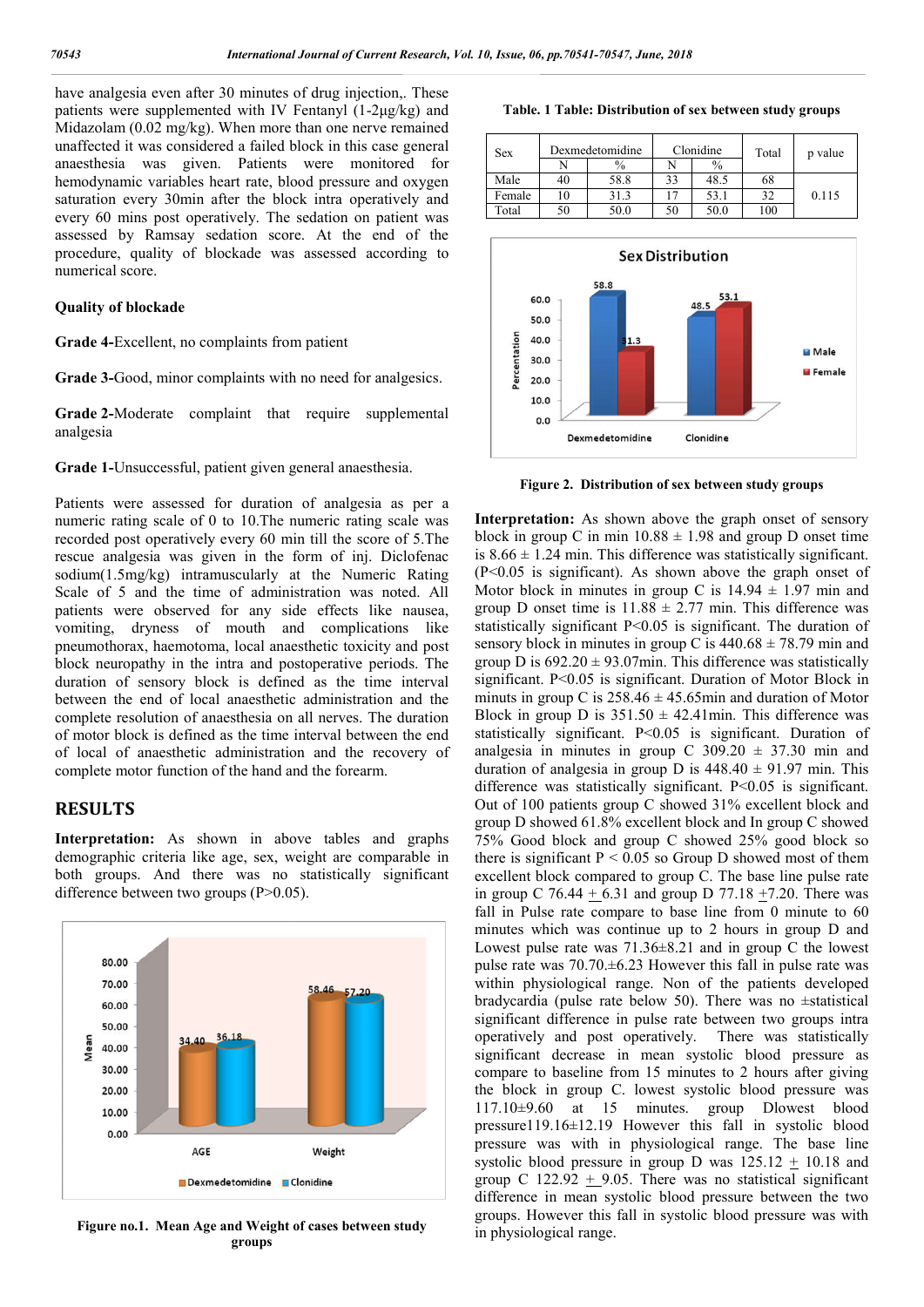| Variables                        | Dexmedetomidine |       | Clonidine |           |               |
|----------------------------------|-----------------|-------|-----------|-----------|---------------|
|                                  | Mean            | SD.   | Mean      | <b>SD</b> | p value       |
| Sensory block onset time in min  | 8.66            | 1.24  | 10.88     | 1.98      | $\leq 0.001*$ |
| Motar block onset time in min    | 11.88           | 2.77  | 14.94     | 1.97      | $< 0.001*$    |
| Duration of sensory block in min | 692.20          | 93.07 | 440.68    | 78.79     | $\leq 0.001*$ |
| Duration of motar block in min   | 351.50          | 42.41 | 258.46    | 45.65     | $< 0.001*$    |
| Duration of analgesia            | 448.40          | 9197  | 309.20    | 37.30     | $< 0.001*$    |

**Table 2. Comparison of Mean Parameters of sensory and motor block and duration of analgesia between study groups**

Note: \*significant at 5% level of significant (p<0.05)



**Figure 3. Comparison of Mean Parameters of sensory and motor block and duration of analgesia between study groups**

| <b>OUALITY OF BLOCK</b> |    | Dexmedetomidine | Clonidine |               | Total | p value    |  |
|-------------------------|----|-----------------|-----------|---------------|-------|------------|--|
|                         |    | $\frac{0}{0}$   |           | $\frac{0}{0}$ |       |            |  |
| Excellent               | 42 | 61.8            | 26        | 38.2          | 68    |            |  |
| Good                    |    | 25.0            | 24        | 75.0          | 32    | $< 0.001*$ |  |
| Total                   | 50 | 50.0            | 50        | 50.0          | 100   |            |  |

Note: \*significant at 5% level of significant (p<0.05)



**Figure 4. Distribution of Quality of Block between study groups**

**Table 4. Comparison of Mean Pulse Rate between study groups**

| pulse rate      | Dexmedetomidine |           | Clonidine | p value |       |
|-----------------|-----------------|-----------|-----------|---------|-------|
|                 | Mean            | <b>SD</b> | Mean      | SD.     |       |
| $0$ Min         | 77.18           | 7.20      | 76.44     | 6.31    | 0.167 |
| 5 Min           | 75.96           | 6.93      | 75.52     | 5.47    | 0.525 |
| 15 Min          | 73.72           | 7.78      | 71.72     | 6.08    | 0.155 |
| $30$ Min        | 71.36           | 8.21      | 70.70     | 6.83    | 0.663 |
| $60$ Min        | 71.58           | 8.66      | 70.64     | 7.01    | 0.552 |
| 2 <sub>hr</sub> | 72.06           | 8.89      | 70.70     | 7.02    | 0.398 |
| 6 Hrs           | 73.10           | 7.55      | 71.28     | 6.48    | 0.199 |
| 12 Hrs          | 73.58           | 6.50      | 72.06     | 5.73    | 0.092 |
| 24 Hrs          | 74.54           | 5.99      | 73.08     | 5.99    | 0.095 |

Note: \*significant at 5% level of significant (p>0.05)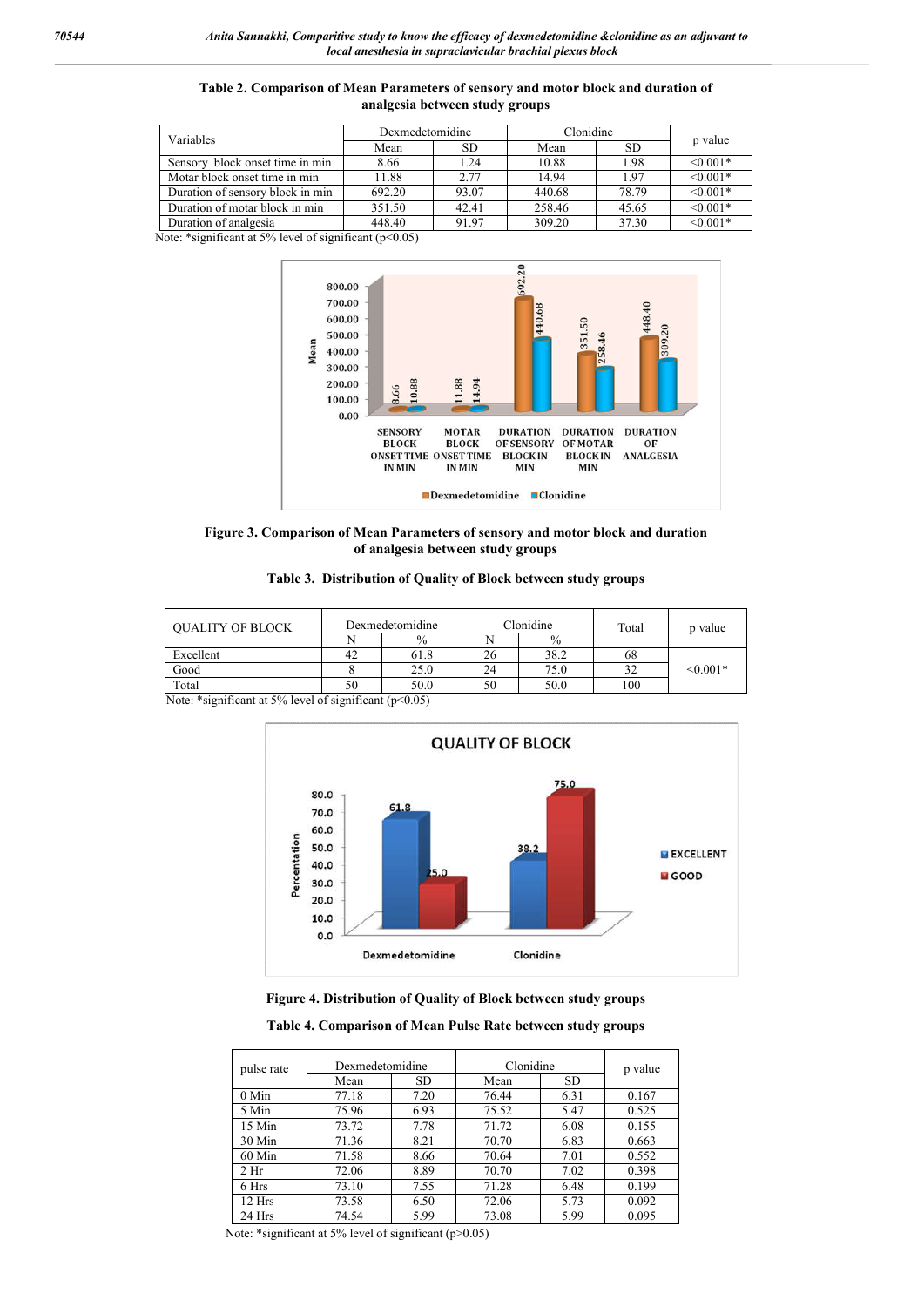

**Figure 5. Comparison of Mean Systolic Blood Pressure between study groups**



**Figure 6. Comparison of Mean DBP between study groups**

| Table 5. Comparison of Mean Pain Intensity between study groups |  |  |  |  |  |  |
|-----------------------------------------------------------------|--|--|--|--|--|--|
|-----------------------------------------------------------------|--|--|--|--|--|--|

|                 | Dexmedetomidine |           | Clonidine |      |            |  |
|-----------------|-----------------|-----------|-----------|------|------------|--|
| Pain intensity  | Mean            | <b>SD</b> | Mean      | SD.  | p value    |  |
| $0$ Min         | 9.90            | 0.36      | 9.88      | 0.44 | 0.804      |  |
| 5 Min           | 6.58            | 1.81      | 8.78      | 0.58 | $< 0.001*$ |  |
| 15 Min          | 3.90            | 1.16      | 6.58      | 1.43 | $< 0.001*$ |  |
| 30 Min          | 2.48            | 1.18      | 4.08      | 1.55 | $< 0.001*$ |  |
| 60 Min          | 1.76            | 0.82      | 2.68      | 1.19 | $< 0.001*$ |  |
| 2 <sub>hr</sub> | 1.40            | 0.78      | 1.68      | 0.77 | 0.074      |  |
| 6 Hrs           | 1.32            | 0.68      | 1.38      | 0.49 | 0.615      |  |
| 12 Hrs          | 1.14            | 0.35      | 1.64      | 0.94 | $0.001*$   |  |
| 24 Hrs          | 1.14            | 0.35      | 1.74      | 1.19 | $0.001*$   |  |

The base line diastolic blood pressure in group C is  $75.24 \pm$ 7.35and group D 75.40  $\pm$  6.62. There was no statistically significant difference in mean diastolic blood pressure as compare to base line. The base line Pain intensity showed in group C is  $9.88 + 0.44$  and in group D  $9.90 + 036$  and there was significant difference in two groups p < 0.05. group D showed better in pain intensity compare to group

#### **DISCUSSION**

Brachial plexus block provides adequate anesthesia and post operative analgesia for all the upper limb procedures.

By giving peripheral nerve blocks, the patient remains conscious without any depression of the protective airway reflexes and it provides operative condition similar to or better than general anesthesia, with good muscle relaxation, good surgical field. Various studies have shown that addition of several adjuvancts like Neostigmine<sup>,</sup> Opioids, Dexamethasone Hyaluronidas Tramadol, Midazolam and  $\alpha_2$  agonist like Clonidine Dexmedetomidine in local anaesthetic solution in peripheral nerve blocks prolonged the duration of analgesia, but the results have been inconclusive because of associated side effects or doubtful efficacy. In our study the onset of sensory block in group C was  $10.88 \pm 1.98$  mins and that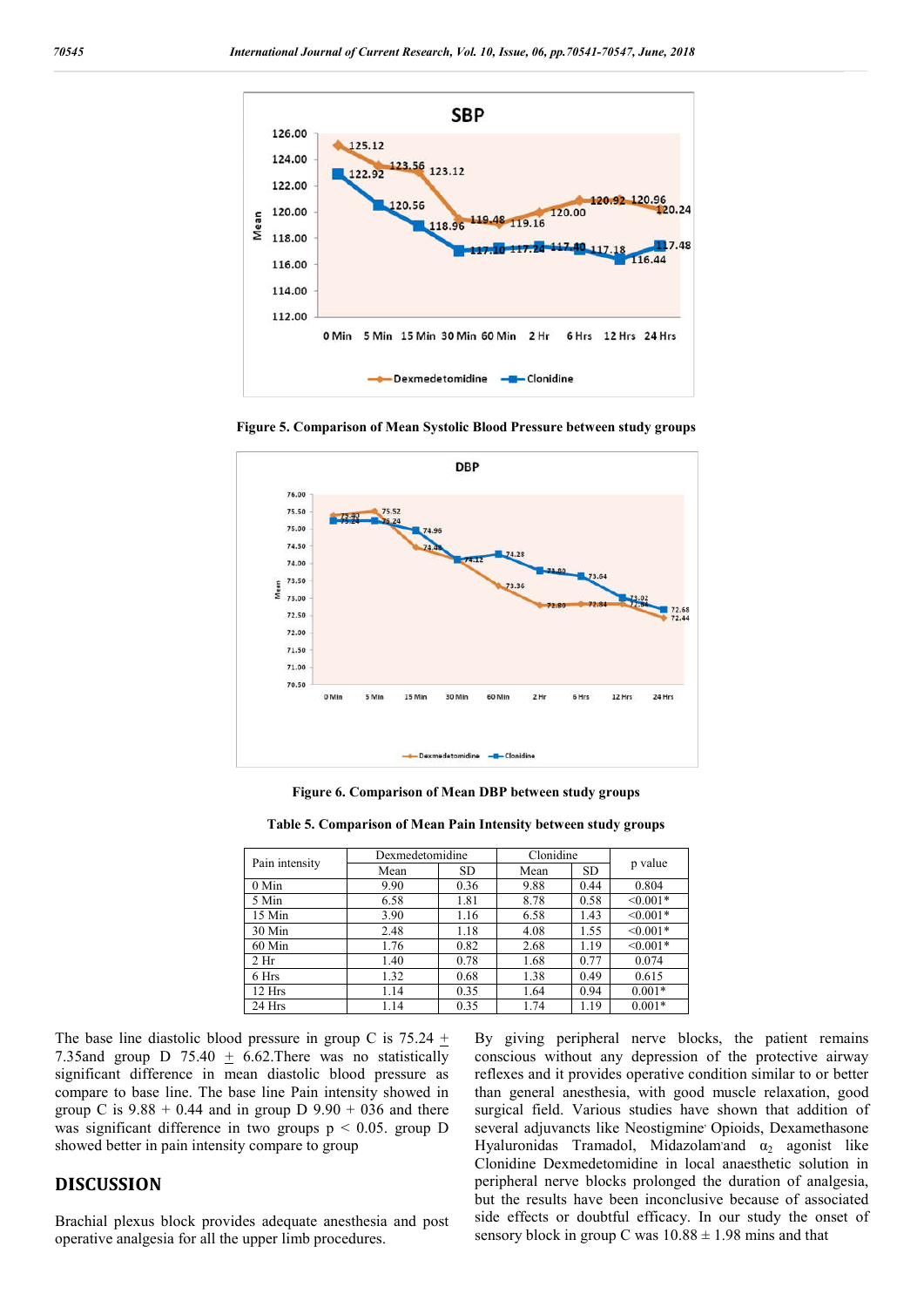observed in group D was  $(8.66 \pm 1.24)$  mins. This difference was statistically significant ( $p$ <0.05 is significant) which states group D has faster sensory onset time compared to group Kirubahar *et al.,* showed that the onset for sensory block in group D was  $4.7\pm0.59$  min and group C was  $8.47+1.04$  min which was statistically significant(p<0.001). Swami S Set al., showed that the onset of sensory block in group C was  $2.33\pm1.21$  mins and group D was  $1.77\pm1.28$  min which states onset of sensory block was faster in group D when compared to group C. The mean time for onset of motor block in our study in group C was  $(14.94 \pm 1.97)$  min and  $(11.88 \pm 2.77)$ min in D group. The difference was found to be statistically significant. Kirubahar *et al.,* showed that onset of motor block in group C was  $13.1 \pm 1.42$ min and group D was  $9.63 \pm 0.89$ min which was statistically significant (P<0.001). Swami S S *et al*., showed onset of motor block in group D was  $4.65\pm2.46$  min and group C was  $3.87 \pm 1.78$  min showed group D onset time was faster compared to group C. The mean duration of sensory block in group C was  $440 \pm 78.79$  min and in group D was  $692.20 \pm 93.07$  mins. This difference was statistically significant (p<0.05) duration of sensory block significantly prolonged in Dexmedetomidine group as compared to Clonidine group. Kirubahar *et al.,* showed that duration of sensory block in group C 319.1±32.74 min and group D  $537.8 \pm 32.67$  min which is statistically significant (P<0.001).

Swami *et al*., showed that duration of sensory of sensory block in group D was  $413.97 \pm 87.31$  min and group C was 227.00±48.36min which is stastically significant. The mean duration of motor bock in C group was  $258.46 \pm 45.65$  min and in group D was  $351.50 \pm 42.41$  min. This difference was statistically significant. Kirubahur Ret *al.*, showed that duration of motor block in group C 319.1±32.74 min and group D 537.8±32.67 min which is statistically significant(P<0.001). Swami *et al.,* showed that duration motor block in group D was 472.24±90.06min and group C was  $292.67\pm59$  min which is stastically significant. In our study showed that the duration of motor block significantly prolonged in Dexmedetomidine group as compared to Clonidine group. Rachana *et al*., studied about Dexmedetomidine with Bupivacine in brachial plexus block by supraclavicular approach they concluded that Dexmedetomidine provided longer duration of motor and sensory block and duration of analgesia. The time to first rescue analgesia was  $(309.20 \pm 37.30)$  min in C group and  $(448.40 \pm 91.97)$  min in D group. This difference was statistically as well as clinically significant Kirubahur R *et al.,* showed that duration of analgesia in group C was 375.23±32.6 min and group D  $666.27 \pm 32.54$  min which is statistically significant(P<0.001). Swami S S*et al.,* showed that duration of analgesia in group D was  $456.21+97.99$  min and group C was 289.67+\_62.50 min which was stastically significant. In our study both Dexmedetomidine and Clonidine have been found to have favourable effect on brachial plexus block characteristics though significant prolongation of postoperative analgesia is seen with Dexmedetomidine than Clonidine and Pain intensity in group D was better when compared to group C. As our study showed group D shows 61.8% excellent block compared to group C which is 38.2% without any supplementry sedation. As shown in the above study conducted by Swami S S*et al.,* group D showed 80% excellent block compared to group  $C$  40% which was statistically significant. Singh *et al*., compared the effects of Clonidine (150 mcg) added to Bupivacaine with Bupivacaine alone on supraclavicular brachial plexus block.

No side-effects were observed in both the Clonidine and the control group throughout the study period. Swami *et al.*, compared Clonidine (1mcg/kg) (group C) and compared Clonidine (1mcg/kg) (group C) and Dexmedetomidine (1mcg/kg) (group D) as an adjuvant to local anaesthetic agent in supraclavicular brachial plexus block. No side-effects (nausea, vomiting, dry mouth) were reported during the first 24 h in the post-operative period in both the groups. In our study no patient developed any serious complications due to block procedure (pneumothorax, large hematoma, horners syndrome, prolonged nerve palsy) in both groups. Of those observed (sedation, nausea, vomiting, pruritis, blurring of vision) their incidence was similar to that reported previously. As shown in the above graph heart rate, blood pressure and oxygen saturation are within physiological limits and patient is hemodynamically stable and not much of variability.

#### **Acknowledgement:** Nil

**Conflict of interest:** No

#### **REFERENCES**

- Brown DL, Cahill DR, Bridenbaugh LD. 1993. Supraclavicular nerve block: anatomic analysis of a method to prevent pneumothorax. *Anesth Analg.,* 76:530–534.
- Damien B, Murhy, Collin JL, Cartney, Veincent WS. 2000. Novel analgesic adjuvants for brachial plexus block: A systemic review. *Anesth Analg*. 90:1122-8.
- David L. Brown B. Raymond Fink. 1998. The History of Neural Blockade and Pain Management. Michael J Cousins, Phillip O, Bridenbaugh's Neural blockade in clinical anesthesia and management of pain. 3<sup>rd</sup>. Lippincott-Raven publisher; 3-25
- Elliott S, Eckersall S, Fligelstone L, et al. 1997. Does the addition of Clonidine affect duration of analgesia of Bupivacaine in inguinal hernia repairsurgery? Br J Anaesth 79:446–449.
- Esmaoglu A, Yegenoglu F, Akin A, Turk CY. 2010. Dexmedetomidine added to levobupivacaine prolongs axillary brachial plexus block. *Anaesth Analg*. 111:1548– 51.
- Kapral S. Krafft P Eibenberger K.,Fizgerald R. Gosch M. 1994. Weinstabl C ultrasound guided suprclavicular Approach for regional anesthesia fo the brachial plexus. *Anesth Analg*., 78:507-13.
- Keniya VM, Ladi S, Naphade R. 2011. Dexmedetomidine attenuates sympathoadrenal response to tracheal intubation and reduces perioperative anaesthetic requirement. *Indian J Anaesth.,* 55:352-7.
- Kirubahar R, SundariB, KannaV, Murugadoss K. 2016. Comparision of Clonidine and Dexmeditomidine as an adjuvant to Bupivacaine in supraclavicular brachial plexus block for upper limb brachial plexus block for upper limb orthopedic procedure. Sixty patients Apr;4(4):1172-1176
- Kosugi T, Mizuta K, Fujita T, Nakashima M, Kumamoto E. 2010. High concentrations of Dexmedetomidineinhibit compound action potential in frog sciatic nerve without α2 adrenoceptor activation. *Br J Pharmacol.,* 160:1662-76
- Lee M J, Koo D J, Choi Y S., Lee K C. and Kim HY. 2016. Dexamethasone or Dexmedetomidine as Local Anasethetic adjuvants for ultrasound-guided Axillary brachial plexus blocks with nerve stimulation.(Korean J Pain;29:29-33)
- Marhofer D, Kettner SC, Marhofer P, Pils S, Weber M, Zeitlinger M. 2013. Dexmedetomidine as an adjuvant to